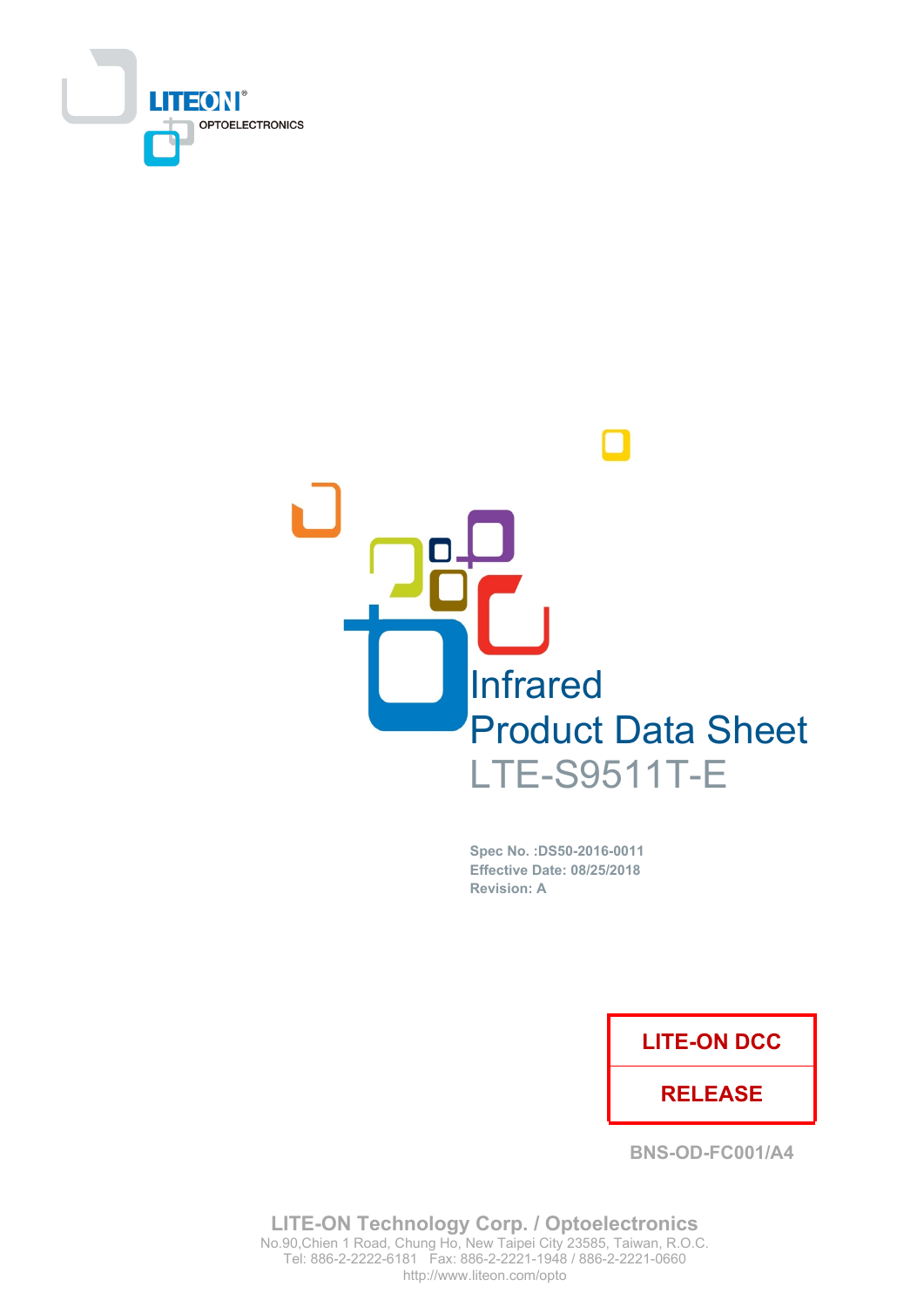

## **IR Emitter and Detector LTE-S9511T-E**

### 1. Description

Lite-On offers a broad range of discrete infrared components for application such as remote control, IR wireless data transmission, security alarm & etc. Customers need infrared solutions featuring high power, high speed and wide viewing angels. The product line includes GaAs 940nm IREDs, AIGaAs high speed 850nm IREDs, PIN Photodiodes and Phototransistors. Photodiodes and Phototransistors can be provided with a filter that reduces digital light noise in the sensor function, which enables a high signal-to-noise ratio.

### 1.1. Features

- Meet RoHS, Green Product.  $\blacksquare$
- Package In 8mm Tape On 7" Diameter Reels..  $\blacksquare$
- Compatible With Automatic Placement Equipment.  $\blacksquare$
- Compatible With Infrared Reflow Solder Process.  $\blacksquare$
- EIA STD package.  $\blacksquare$
- $\blacksquare$ Peak wavelength λp=940nm
- Water clear plastic with side view lens.  $\blacksquare$
- Moisture-Sensitive Level 3

#### **1.2. Applications**

- Infrared emitter
- **PCB Mounted Infrared Sensor**

### **2. Outline Dimensions**



#### **Notes:**

- 1. All dimensions are in millimeters (inches).
- 2. Tolerance is ±0.15mm (.006") unless otherwise noted.
- 3. Specifications are subject to change without notice.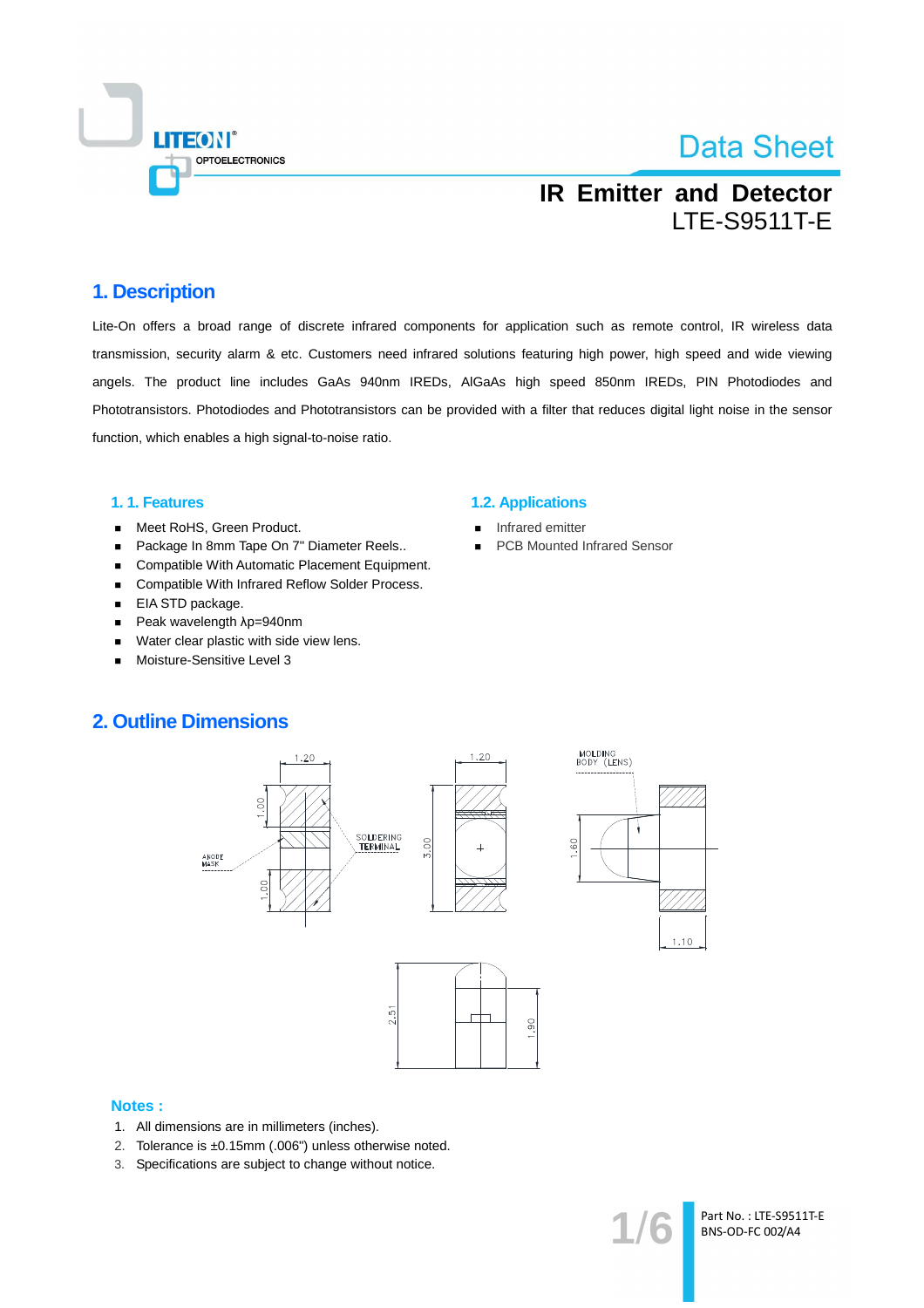

## **IR Emitter and Detector LTE-S9511T-E**

## 3. Absolute Maximum Ratings at TA=25°C

| <b>Parameter</b>                         | <b>Maximum Rating</b>    | <b>Unit</b> |  |  |
|------------------------------------------|--------------------------|-------------|--|--|
| Power Dissipation                        | 100                      | mW          |  |  |
| Peak Forward Current(300pps, 10us pulse) | 1                        | A           |  |  |
| <b>DC Forward Current</b>                | 50                       | mA          |  |  |
| Reverse Voltage                          | 5                        | V           |  |  |
| <b>Operating Temperature Range</b>       | $-40C$ to $+85C$         |             |  |  |
| Storage Temperature Range                | -55°C to + 100°C         |             |  |  |
| Infrared Soldering Condition             |                          |             |  |  |
|                                          | 260℃ for 10 Seconds Max. |             |  |  |

## 4. Electrical / Optical Characteristics at TA=25°C

| <b>Parameter</b>         | <b>Symbol</b>   | Min.                     | Typ.           | Max.                     | <b>Unit</b> | <b>Test Condition</b> |
|--------------------------|-----------------|--------------------------|----------------|--------------------------|-------------|-----------------------|
| Radiant Intensity        | ΙE              |                          | 6.0            | $\overline{\phantom{a}}$ | mW/sr       | $I_F = 20mA$          |
| Peak Emission Wavelength | $\lambda$ Peak  | $\overline{\phantom{0}}$ | 940            |                          | nm          | $I_F = 20mA$          |
| Spectral Line Half-Width | Δλ              |                          | 50             |                          | nm          | $I_F = 20mA$          |
| <b>Forward Voltage</b>   | VF              |                          | 1.2            | 1.5                      | V           | $I_F = 20mA$          |
| <b>Reverse Current</b>   | <b>IR</b>       | $\blacksquare$           | $\blacksquare$ | 10                       | μA          | $V_R = 5V$            |
| Viewing Angle            | $2\theta_{1/2}$ |                          | 25             |                          | deg         |                       |

**NOTE:** 

1.  $\theta_{1/2}$  is the off-axis angle at which the luminous intensity is half the axial luminous intensity.

2. The dominant wavelength, Ad is derived from the CIE chromaticity diagram and represents the single wavelength which defines the color of the device.

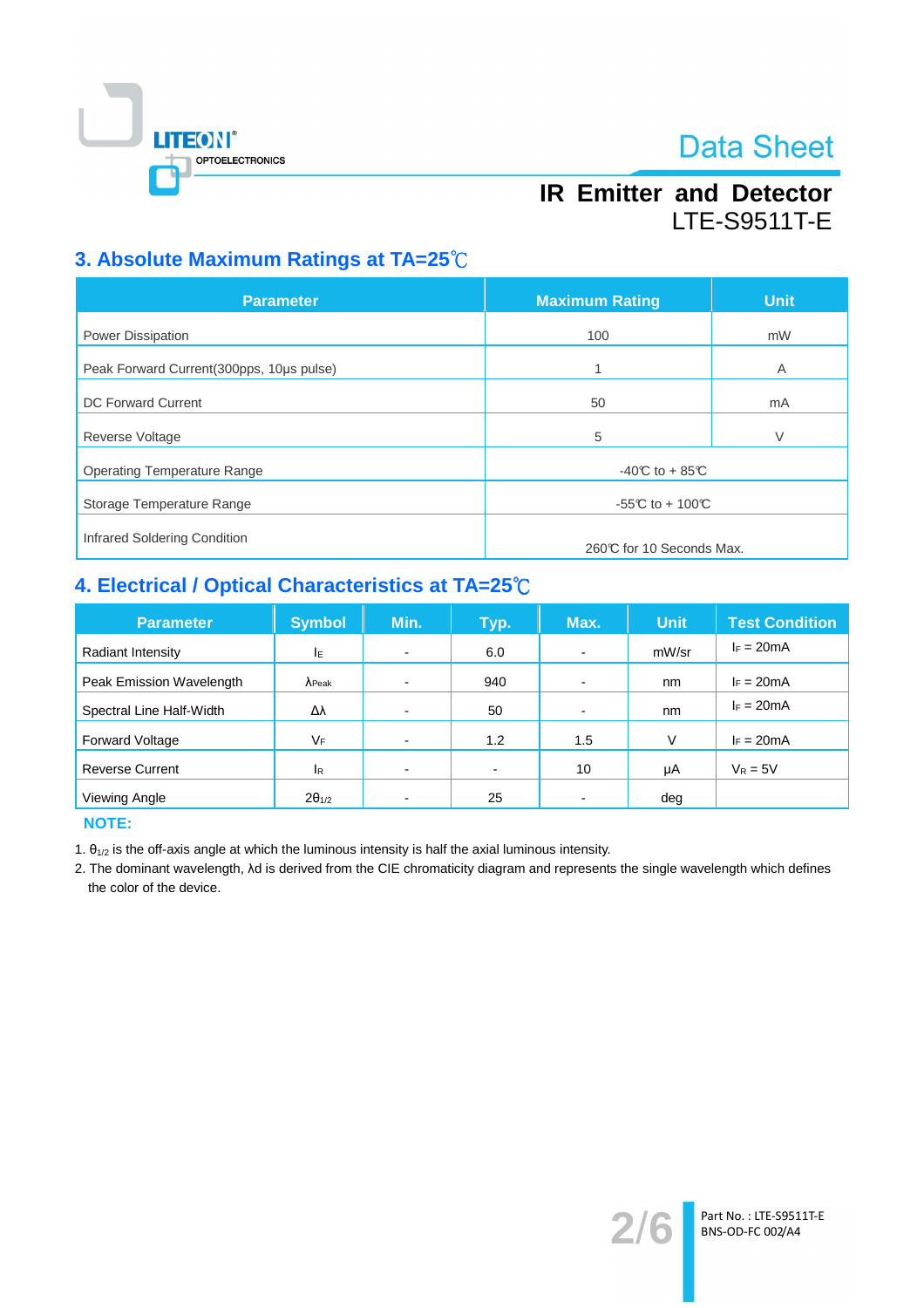

## **IR Emitter and Detector LTE-S9511T-E**

### 5. Typical Electrical / Optical Characteristics Curves

(25℃ Ambient Temperature Unless Otherwise Noted)



Part No.: LTE-S9511T-E BNS-OD-FC 002/A4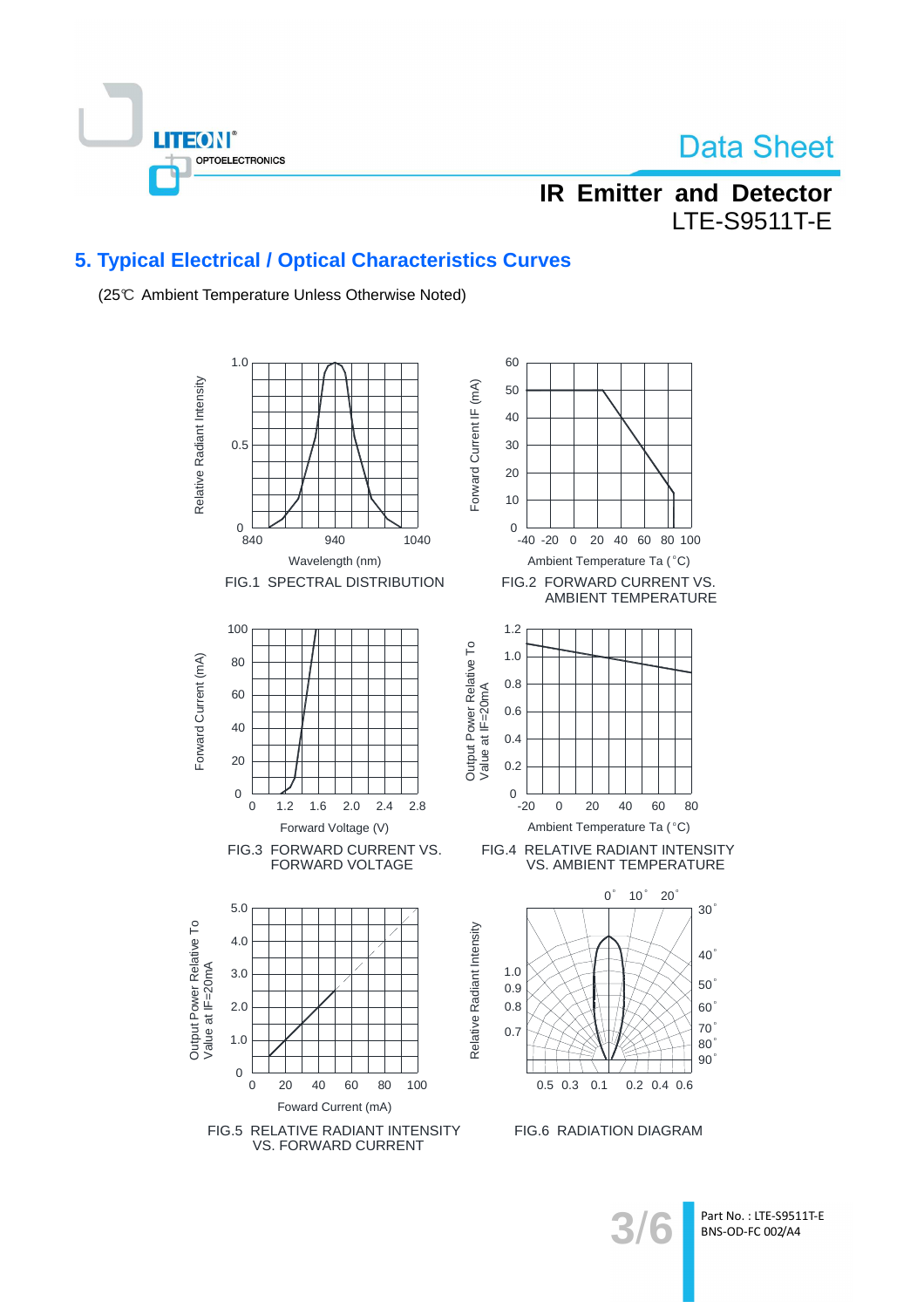

## **IR Emitter and Detector LTE-S9511T-E**

### **6. Suggest Soldering Pad Dimensions**



## 7. Package Dimensions Of Tape And Reel



Note: All dimensions are in millimeters (inches).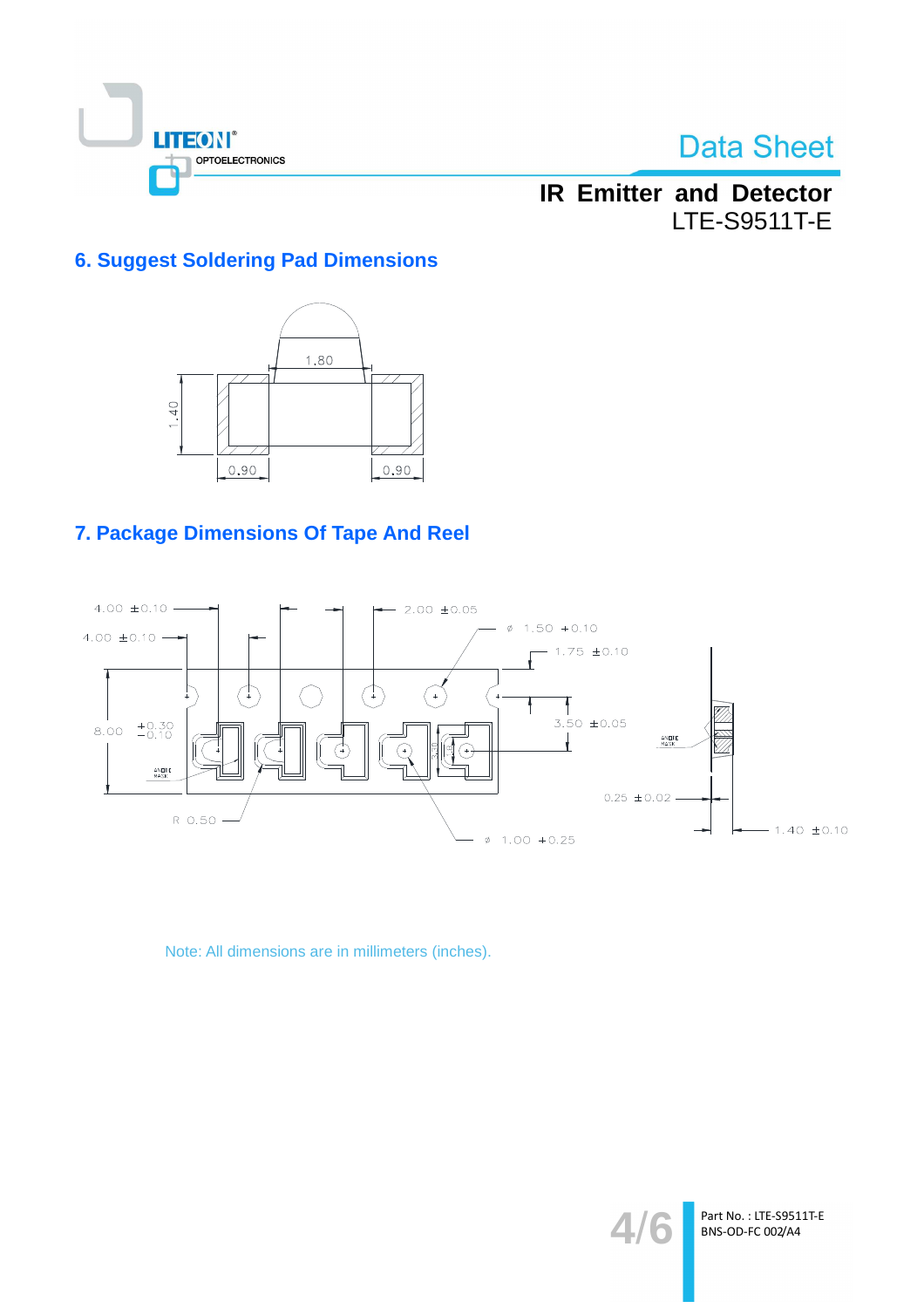

Note: 1. All dimensions are in millimeters (inches).

- 2. Empty component pockets sealed with top cover tape.
- 3.7 inch reel-3000 pieces per reel.
- 4. The maximum number of consecutive missing lamps is two.
- 5. In accordance with ANSI/EIA 481-1-A-1994 specifications.

### **8. CAUTIONS**

#### **8.1. Application**

The LEDs described here are intended to be used for ordinary electronic equipment (such as office equipment, communication equipment and household applications). Consult Liteon's Sales in advance for information on applications in which exceptional reliability is required, particularly when the failure or malfunction of the LEDs may directly jeopardize life or health (such as in aviation, transportation, traffic control equipment, medical and life support systems and safety devices).

#### 8.2. Storage

The package is sealed:

**TEON** 

**OPTOELECTRONICS** 

The LEDs should be stored at 30°C or less and 90%RH or less. And the LEDs are limited to use within one year, while the LEDs is packed in moisture-proof package with the desiccants inside.

The package is opened:

The storage ambient for the LEDs should not exceed 30°C temperature or 60% relative humidity.

It is recommended that LEDs out of their original packaging are IR-reflowed within one week hrs.

For extended storage out of their original packaging, it is recommended that the LEDs be stored in a sealed container with appropriate desiccant, or in a desiccators with nitrogen ambient.

LEDs stored out of their original packaging for more than one week hrs should be baked at about 60 deg C for at least 20 hours before solder assembly.

#### 8.3. Cleaning

Use alcohol-based cleaning solvents such as isopropyl alcohol to clean the LEDs if necessary.